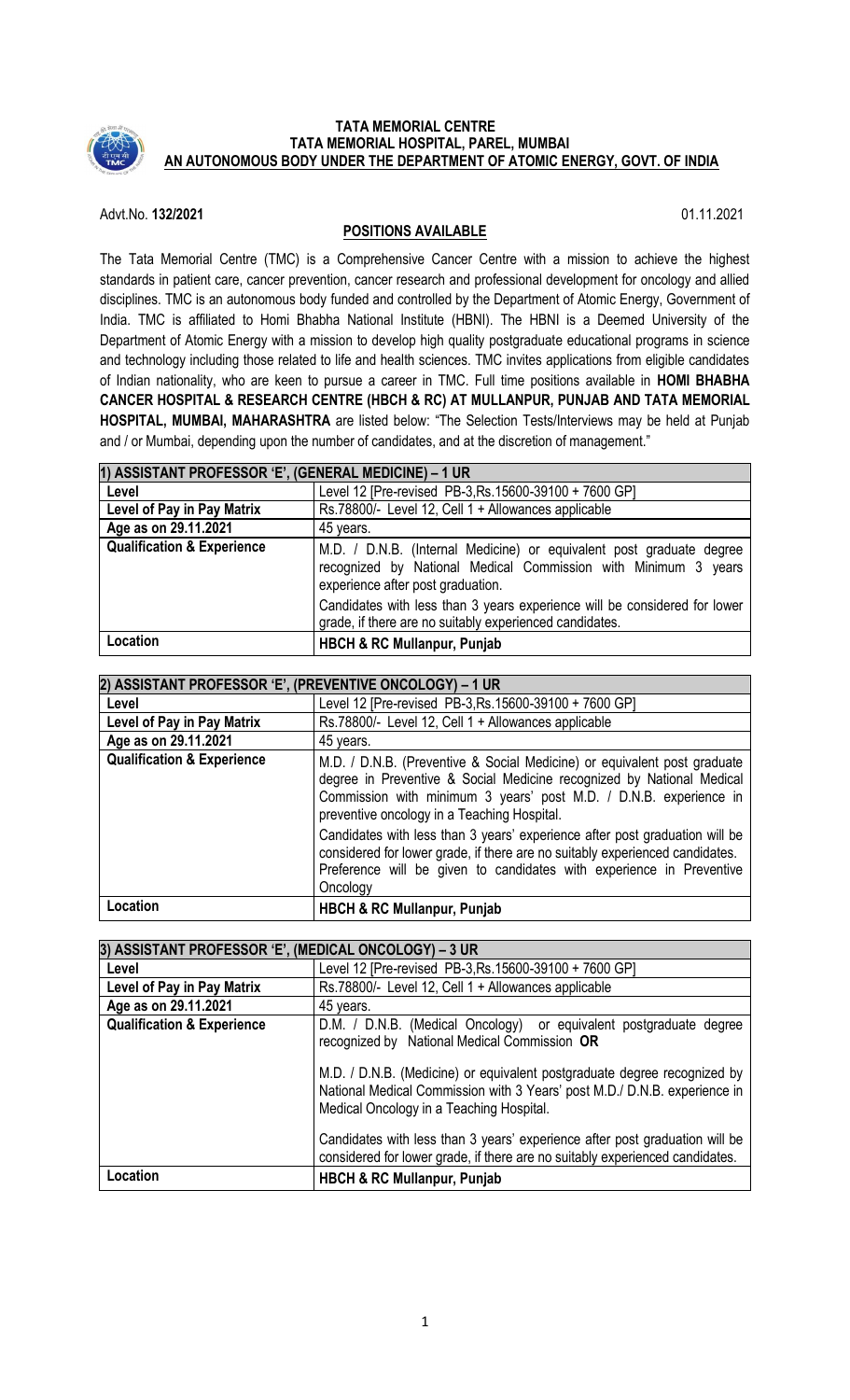| 4) ASSISTANT PROFESSOR 'E', (PATHOLOGY) - 1 UR |                                                                                                                                                                                                                                                                                                                                                           |
|------------------------------------------------|-----------------------------------------------------------------------------------------------------------------------------------------------------------------------------------------------------------------------------------------------------------------------------------------------------------------------------------------------------------|
| Level                                          | Level 12 [Pre-revised PB-3, Rs. 15600-39100 + 7600 GP]                                                                                                                                                                                                                                                                                                    |
| Level of Pay in Pay Matrix                     | Rs.78800/- Level 12, Cell 1 + Allowances applicable                                                                                                                                                                                                                                                                                                       |
| Age as on 29.11.2021                           | 45 years.                                                                                                                                                                                                                                                                                                                                                 |
| <b>Qualification &amp; Experience</b>          | (Oncopathology) OR DM<br>(Haematopathology) or equivalent<br>DM.<br>postgraduate degree recognized by National Medical Commission OR<br>M.D. / D.N.B. (Pathology) OR equivalent postgraduate degree in Pathology<br>recognized by National Medical Commission with minimum 3 years' post<br>M.D. / D.N.B. experience in Pathology in a Teaching Hospital. |
|                                                | Candidates with less than 3 years' experience after post graduation will be<br>considered for lower grade, if there are no suitably experienced candidates.<br>Experience in Onco-Pathology, Cytology, Haemato-Pathology, or Molecular<br>Pathology is desirable.                                                                                         |
| Location                                       | <b>HBCH &amp; RC Mullanpur, Punjab</b>                                                                                                                                                                                                                                                                                                                    |

| 5) ASSISTANT PROFESSOR 'E', (MICROBIOLOGY) - 1 UR |                                                                                                                                                                                                                                                                                                                                                                              |
|---------------------------------------------------|------------------------------------------------------------------------------------------------------------------------------------------------------------------------------------------------------------------------------------------------------------------------------------------------------------------------------------------------------------------------------|
| Level                                             | Level 12 [Pre-revised PB-3, Rs. 15600-39100 + 7600 GP]                                                                                                                                                                                                                                                                                                                       |
| Level of Pay in Pay Matrix                        | Rs.78800/- Level 12, Cell 1 + Allowances applicable                                                                                                                                                                                                                                                                                                                          |
| Age as on 29.11.2021                              | 45 years.                                                                                                                                                                                                                                                                                                                                                                    |
| <b>Qualification &amp; Experience</b>             | M.D. / D.N.B. (Microbiology) recognized by National Medical Commission<br>with 3 years' post M.D./D.N.B. experience in service, education and<br>research in Microbiology preferably in a teaching institute.<br>Candidates with less than 3 years' experience after post graduation will be<br>considered for lower grade, if there are no suitably experienced candidates. |
| Location                                          | <b>HBCH &amp; RC Mullanpur, Punjab</b>                                                                                                                                                                                                                                                                                                                                       |
|                                                   |                                                                                                                                                                                                                                                                                                                                                                              |

| 6) ASSISTANT PROFESSOR 'E', (TRANSFUSION MEDICINE) - 1 UR |                                                                                                                                                                            |
|-----------------------------------------------------------|----------------------------------------------------------------------------------------------------------------------------------------------------------------------------|
| Level                                                     | Level 12 [Pre-revised PB-3, Rs. 15600-39100 + 7600 GP]                                                                                                                     |
| Level of Pay in Pay Matrix                                | Rs.78800/- Level 12, Cell 1 + Allowances applicable                                                                                                                        |
| Age as on 29.11.2021                                      | 45 years.                                                                                                                                                                  |
| <b>Qualification &amp; Experience</b>                     | MD (Immunohaematology and Blood Transfusion) OR<br>MD / D.N.B. (Pathology) with minimum 3 years' experience in Blood Bank /<br>Transfusion Medicine after post graduation. |
|                                                           | Candidates with less than 3 years' experience after post graduation will be<br>considered for lower grade, if there are no suitably experienced candidates.                |
| Location                                                  | <b>HBCH &amp; RC Mullanpur, Punjab</b>                                                                                                                                     |

| 7) ASSISTANT PROFESSOR 'E', (RADIATION ONCOLOGY) - 2 UR |                                                                                                                                                                                                                                                                                                                                                                                                                                                                                                                                                                    |
|---------------------------------------------------------|--------------------------------------------------------------------------------------------------------------------------------------------------------------------------------------------------------------------------------------------------------------------------------------------------------------------------------------------------------------------------------------------------------------------------------------------------------------------------------------------------------------------------------------------------------------------|
| Level                                                   | Level 12 [Pre-revised PB-3, Rs. 15600-39100 + 7600 GP]                                                                                                                                                                                                                                                                                                                                                                                                                                                                                                             |
| Level of Pay in Pay Matrix                              | Rs.78800/- Level 12, Cell 1 + Allowances applicable                                                                                                                                                                                                                                                                                                                                                                                                                                                                                                                |
| Age as on 29.11.2021                                    | 45 years.                                                                                                                                                                                                                                                                                                                                                                                                                                                                                                                                                          |
| <b>Qualification &amp; Experience</b>                   | M.D. / D.N.B. (Radiation Oncology / Radiotherapy) or equivalent<br>postgraduate degree recognized by National Medical Commission with 3<br>years post M.D./ D.N.B. experience in Radiation Oncology in a teaching<br>hospital or cancer centre.<br>Adequate experience in Brachytherapy techniques, advanced 3D conformal<br>treatment planning techniques and IMRT are desirable for this position.<br>Candidates with less than 3 years experience after post graduation will be<br>considered for lower grade, if there are no suitably experienced candidates. |
| Location                                                | <b>HBCH &amp; RC Mullanpur, Punjab</b>                                                                                                                                                                                                                                                                                                                                                                                                                                                                                                                             |

| 8) ASSISTANT PROFESSOR 'E', (PLASTIC SURGERY) - 1 UR |                                                                                                                                                                                                                                                 |
|------------------------------------------------------|-------------------------------------------------------------------------------------------------------------------------------------------------------------------------------------------------------------------------------------------------|
| Level                                                | Level 12 [Pre-revised PB-3, Rs. 15600-39100 + 7600 GP]                                                                                                                                                                                          |
| Level of Pay in Pay Matrix                           | Rs.78800/- Level 12, Cell 1 + Allowances applicable                                                                                                                                                                                             |
| Age as on 29.11.2021                                 | 45 years.                                                                                                                                                                                                                                       |
| <b>Qualification &amp; Experience</b>                | M.Ch. / D.N.B. (Plastic Surgery) or equivalent postgraduate degree<br>recognized by National Medical Commission with minimum 1 year<br>experience in Onco-reconstruction and Microvascular Surgery either during<br>M.Ch training or Post M.Ch. |
| Location                                             | <b>HBCH &amp; RC Mullanpur, Punjab</b>                                                                                                                                                                                                          |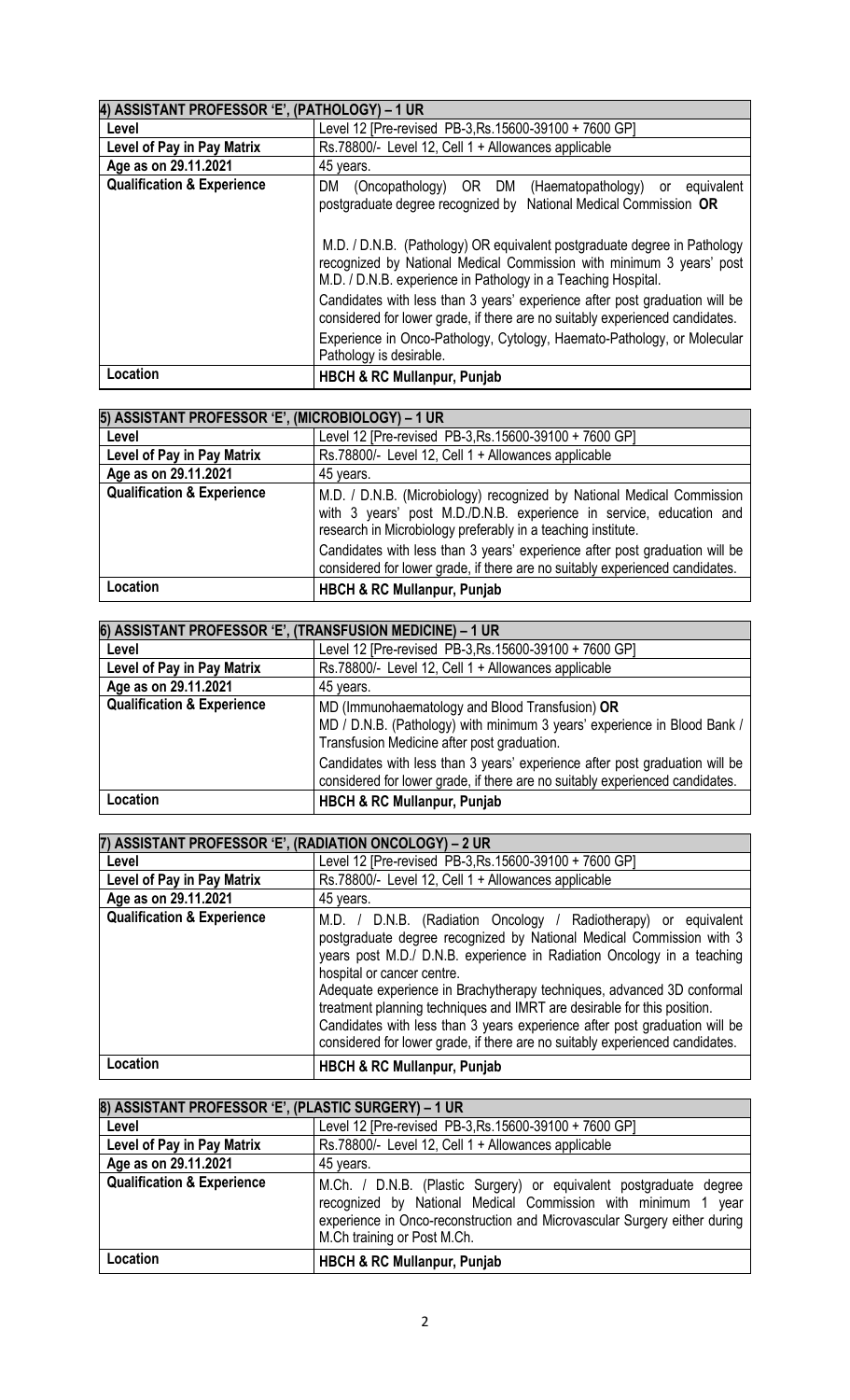| 9) ASSISTANT PROFESSOR 'E', (INTERVENTIONAL RADIOLOGY) - 1 UR |                                                                                                                                                                                                                                                                         |
|---------------------------------------------------------------|-------------------------------------------------------------------------------------------------------------------------------------------------------------------------------------------------------------------------------------------------------------------------|
| Level                                                         | Level 12 [Pre-revised PB-3, Rs. 15600-39100 + 7600 GP]                                                                                                                                                                                                                  |
| Level of Pay in Pay Matrix                                    | Rs.78800/- Level 12, Cell 1 + Allowances applicable                                                                                                                                                                                                                     |
| Age as on 29.11.2021                                          | 45 years.                                                                                                                                                                                                                                                               |
| <b>Qualification &amp; Experience</b>                         | D.M. (Intervention Radiology) or equivalent postgraduate degree recognized<br>by National Medical Commission OR<br>M.D. / D.N.B. (Radiodiagnosis) recognized by National Medical Commission<br>with 03 years' post M.D./ D.N.B. experience in Interventional Radiology. |
| Location                                                      | <b>HBCH &amp; RC Mullanpur, Punjab</b>                                                                                                                                                                                                                                  |

| 10) ASSISTANT RADIOLOGIST 'D' - 1 UR  |                                                                                                                                                                                                             |
|---------------------------------------|-------------------------------------------------------------------------------------------------------------------------------------------------------------------------------------------------------------|
| Level                                 | Level 11 [Pre-revised PB-3, Rs. 15600-39100 + 6600 GP]                                                                                                                                                      |
| Level of Pay in Pay Matrix            | Rs.67,700/- Level 11, Cell 1 + Allowances applicable                                                                                                                                                        |
| Age as on 29.11.2021                  | 45 years.                                                                                                                                                                                                   |
| <b>Qualification &amp; Experience</b> | M.D. / D.N.B or equivalent postgraduate degree in Radiology / Radio-<br>diagnosis recognized by National Medical Commission. Experience less<br>than 3 years but more than 1-year post MD/DNB is essential. |
| Location                              | <b>HBCH &amp; RC Mullanpur, Punjab</b>                                                                                                                                                                      |

| 11) HEAD, INFORMATION TECHNOLOGY - 1 UR |                                                                                                                                                                                                                                                                      |
|-----------------------------------------|----------------------------------------------------------------------------------------------------------------------------------------------------------------------------------------------------------------------------------------------------------------------|
| Level                                   | Level 13 [Pre-revised PB-4 (Rs.37400-67000)+ 8700 GP]                                                                                                                                                                                                                |
| Level of Pay in Pay Matrix              | Rs.1,23,100/- Level 13, Cell 1 + Allowances applicable                                                                                                                                                                                                               |
| Age as on 29.11.2021                    | Minimum 45 years & Maximum 50 years                                                                                                                                                                                                                                  |
| <b>Qualification &amp; Experience</b>   | M.E / M.Tech (Information Technology / Computer Science) with 1 <sup>st</sup> Class.<br>Minimum 15 years of experience of which at least 5 years should have been<br>as Head of the IT Department of an organization and having implemented<br>computerized systems. |
| Location                                | Tata Memorial Hospital, Parel, Mumbai.                                                                                                                                                                                                                               |

| 12) OFFICER-IN-CHARGE (DISPENSARY) - 1 UR |                                                                                                                                                                                                                                                                                                                                                                                                                                                                                                                                                                                                                                                                                                                                                                                                                                                                                                                                      |
|-------------------------------------------|--------------------------------------------------------------------------------------------------------------------------------------------------------------------------------------------------------------------------------------------------------------------------------------------------------------------------------------------------------------------------------------------------------------------------------------------------------------------------------------------------------------------------------------------------------------------------------------------------------------------------------------------------------------------------------------------------------------------------------------------------------------------------------------------------------------------------------------------------------------------------------------------------------------------------------------|
| Level                                     | Level 10 [Pre-revised PB-3, Rs. 15600-39100 + 5400 GP]                                                                                                                                                                                                                                                                                                                                                                                                                                                                                                                                                                                                                                                                                                                                                                                                                                                                               |
| Level of Pay in Pay Matrix                | Rs.56,100/- Level 10, Cell 1 + Allowances applicable                                                                                                                                                                                                                                                                                                                                                                                                                                                                                                                                                                                                                                                                                                                                                                                                                                                                                 |
| Age as on 29.11.2021                      | 40 years.                                                                                                                                                                                                                                                                                                                                                                                                                                                                                                                                                                                                                                                                                                                                                                                                                                                                                                                            |
| <b>Qualification &amp; Experience</b>     | Bachelor's degree in Pharmacy with State Pharmacy Council registration<br>and Post-Graduate Degree / Diploma in Material Management / Business<br>Administration from reputed institute with minimum 5 years experience post<br>MBA in a functioning dispensary of a minimum 300 bedded hospital OR 10<br>years experience post MBA in a minimum 100 bedded hospital. Out of<br>required experience minimum 2 years must be in senior position. OR<br>MBBS from a recognized university with National Medical Commission<br>registration and Post-Graduate Degree / Diploma in Material Management /<br>Business Administration from reputed institute with Minimum 4 years<br>experience post PG Degree / Diploma out of which 2 years must be in<br>minimum 300 bedded hospital.<br>The incumbent must have adequate knowledge of computerized operations,<br>inventory management, well versed in FDA rules and procedures as per |
|                                           | Drugs and Cosmetics Act.                                                                                                                                                                                                                                                                                                                                                                                                                                                                                                                                                                                                                                                                                                                                                                                                                                                                                                             |
| Location                                  | <b>HBCH &amp; RC Mullanpur, Punjab</b>                                                                                                                                                                                                                                                                                                                                                                                                                                                                                                                                                                                                                                                                                                                                                                                                                                                                                               |

| 13) SCIENTIFIC OFFICER 'SB' (BIOMEDICAL) - 1 UR, 1 OBC |                                                                                                |
|--------------------------------------------------------|------------------------------------------------------------------------------------------------|
| Level                                                  | Level 8 [Pre-revised PB-2, Rs.9300-34800 + 4800 GP]                                            |
| Level of Pay in Pay Matrix                             | Rs.47,600/- Level 8, Cell 1 + Allowances applicable                                            |
| Age as on 29.11.2021                                   | 35 years.                                                                                      |
| <b>Qualification &amp; Experience</b>                  | B.E. / B. Tech (Biomedical) with 7 years experience out of which 3 years in<br>hospital setup. |
| Location                                               | <b>HBCH &amp; RC Mullanpur, Punjab</b>                                                         |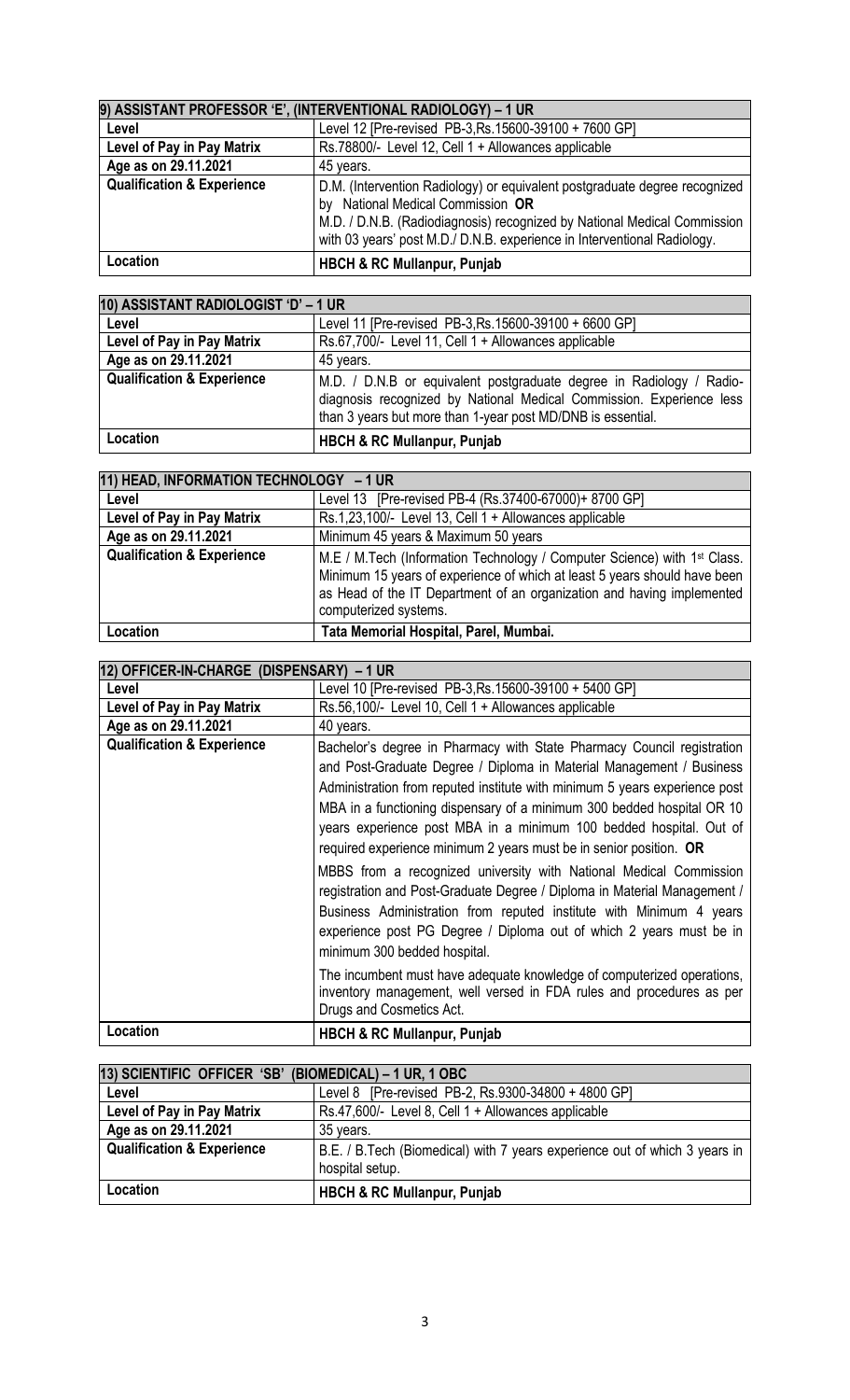| 14) JUNIOR ENGINEER (ELECTRICAL) - 1 UR |                                                                                                                                                                                                                                                                                                                                                                                                                                                                                                                   |
|-----------------------------------------|-------------------------------------------------------------------------------------------------------------------------------------------------------------------------------------------------------------------------------------------------------------------------------------------------------------------------------------------------------------------------------------------------------------------------------------------------------------------------------------------------------------------|
| Level                                   | Level 7 [Pre-revised PB-2, 9300-34800+ 4600 GP]                                                                                                                                                                                                                                                                                                                                                                                                                                                                   |
| Level of Pay in Pay Matrix              | Rs.44900/- Level 7, Cell 1 + Allowances applicable                                                                                                                                                                                                                                                                                                                                                                                                                                                                |
| Age as on 29.11.2021                    | 30 years.                                                                                                                                                                                                                                                                                                                                                                                                                                                                                                         |
| <b>Qualification &amp; Experience</b>   | First Class Diploma in Electrical Engineering (Full Time Course, 3 Years<br>after 10 <sup>th</sup> std. OR 2 Years after 10+2 std.) from Institutes approved by State<br>Board of Technical Examination with 5 years' post qualification experience<br>with an established firm in Maintenance of Electrical installations such as -<br>HT/LT Sub-station and switchgear, ACB, MCCB, Starter, Cubical Panels,<br>DG Set, APFC, PS System, Building wiring/cabling and Fire alarm & Public<br>Address System, etc. |
| Location                                | <b>HBCH &amp; RC Mullanpur, Punjab</b>                                                                                                                                                                                                                                                                                                                                                                                                                                                                            |

| 15) SCIENTIFIC ASSISTANT `C' (NUCLEAR MEDICINE) - 1 OBC |                                                                                                                                                                                                                                                                    |
|---------------------------------------------------------|--------------------------------------------------------------------------------------------------------------------------------------------------------------------------------------------------------------------------------------------------------------------|
| Level                                                   | Level 7 [Pre-revised PB-2, 9300-34800+ 4600 GP]                                                                                                                                                                                                                    |
| Level of Pay in Pay Matrix                              | Rs.44900/- Level 7, Cell 1 + Allowances applicable                                                                                                                                                                                                                 |
| Age as on 29.11.2021                                    | 35 years.                                                                                                                                                                                                                                                          |
| <b>Qualification &amp; Experience</b>                   | B.Sc. (Physics/ Chemistry/ Biology/ Nuclear Medicine or equivalent) with<br>DFIT / DMRIT and passed RSO Level-II (Nuclear Medicine) examination<br>conducted by RPAD/ AERB with minimum 1 year experience post<br>qualification is required in the relevant field. |
| Location                                                | <b>HBCH &amp; RC Mullanpur, Punjab</b>                                                                                                                                                                                                                             |

| 16) TECHNICIAN 'C' (C.S.S.D) - 1 OBC  |                                                                                                                                                                                 |
|---------------------------------------|---------------------------------------------------------------------------------------------------------------------------------------------------------------------------------|
| Level                                 | [Pre-revised PB-1, Rs.5200-20200 + 2400 GP]<br>Level 4                                                                                                                          |
| Level of Pay in Pay Matrix            | Rs.25,500/- Level 4, Cell 1 + Allowances applicable                                                                                                                             |
| Age as on 29.11.2021                  | 30 years.                                                                                                                                                                       |
| <b>Qualification &amp; Experience</b> | 12 <sup>th</sup> Std. in Science and Diploma of 1 year / 6 months in C.S.S.D. from a<br>recognized institution with 3 years experience in CSSD Department of large<br>hospital. |
| Location                              | <b>HBCH &amp; RC Mullanpur, Punjab</b>                                                                                                                                          |

| 17) ASSISTANT NURSING SUPERINTENDENT - 2 UR, 1 OBC, 1 SC |                                                                            |
|----------------------------------------------------------|----------------------------------------------------------------------------|
| Level                                                    | Level 10 [Pre-revised PB-3, Rs.15600 - 39100 + 5400 GP]                    |
| Level of Pay in Pay Matrix                               | Rs.56,100/- Level 10 Cell 1 + Allowances applicable                        |
| Age as on 29.11.2021                                     | 45 years.                                                                  |
| <b>Qualification &amp; Experience</b>                    | M.Sc. (Nursing) OR B.Sc. (Nursing) / Post Basic B.Sc. (Nursing) OR         |
|                                                          | General Nursing & Midwifery plus Diploma in Oncology Nursing.              |
|                                                          | Qualifications must be from recognized university. 15 years experience out |
|                                                          | of which 10 years should be clinical experience in a 100 bedded hospital.  |
|                                                          | Preference will be given to candidates having administrative experience.   |
| Location                                                 | <b>HBCH &amp; RC Mullanpur, Punjab</b>                                     |

| 18) NURSE 'C' - 2 UR, 1 OBC, 1 SC, 1 EWS |                                                                                                  |
|------------------------------------------|--------------------------------------------------------------------------------------------------|
| Level                                    | Level 9 [Pre-revised PB-2, Rs.9300 - 34800 + 5400 GP]                                            |
| Level of Pay in Pay Matrix               | Rs.53,100/- Level 9 Cell 1 + Allowances applicable                                               |
| Age as on 29.11.2021                     | 40 years.                                                                                        |
| <b>Qualification &amp; Experience</b>    | General Nursing & Midwifery plus Diploma in Oncology Nursing. OR B.Sc                            |
|                                          | Nursing OR Post Basic B.Sc. Nursing. Qualification must be from                                  |
|                                          | recognized university.                                                                           |
|                                          | Minimum 12 Years' clinical experience in a 100 bedded hospital.                                  |
|                                          | Candidates should be eligible to register with Indian Nursing Council/ State<br>Nursing Council. |
|                                          | Hepatitis B vaccination to be completed. Clinical experience before post                         |
|                                          | Basic B.Sc. shall also be considered.                                                            |
|                                          | Preference will be given to candidates with administrative experience /                          |
|                                          | hospital administration course / Oncology experience.                                            |
| Location                                 | <b>HBCH &amp; RC Mullanpur, Punjab</b>                                                           |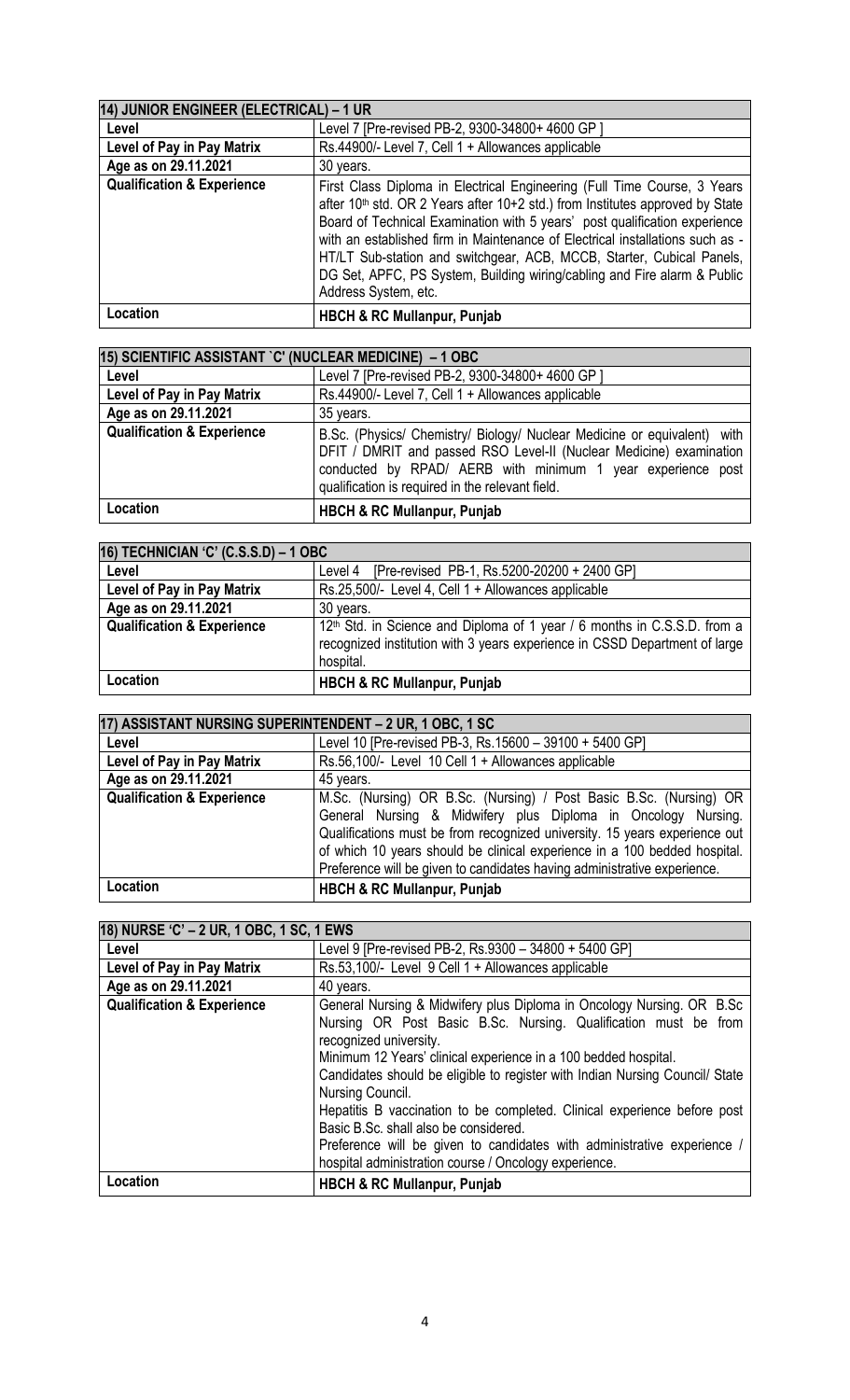| 19) NURSE 'B' - 10 UR, 5 OBC, 4 SC, 2 ST, 3 EWS |                                                                                                                                                                                                                                                                                                                                                                                                                                                                                                                                                                                                    |
|-------------------------------------------------|----------------------------------------------------------------------------------------------------------------------------------------------------------------------------------------------------------------------------------------------------------------------------------------------------------------------------------------------------------------------------------------------------------------------------------------------------------------------------------------------------------------------------------------------------------------------------------------------------|
| Level                                           | Level 8 [Pre-revised PB-2, Rs.9300-34800 + 4800 GP]                                                                                                                                                                                                                                                                                                                                                                                                                                                                                                                                                |
| Level of Pay in Pay Matrix                      | Rs.47,600/- Level 8, Cell 1 + Allowances applicable                                                                                                                                                                                                                                                                                                                                                                                                                                                                                                                                                |
| Age as on 29.11.2021                            | 35 years.                                                                                                                                                                                                                                                                                                                                                                                                                                                                                                                                                                                          |
| <b>Qualification &amp; Experience</b>           | General Nursing & Midwifery plus Diploma in Oncology Nursing. OR B.Sc<br>Nursing OR Post Basic B.Sc. Nursing with minimum 06 Years' clinical<br>experience in a 100 bedded hospital<br>Qualification must be from recognized university. Candidates should be<br>eligible to register with Indian Nursing Council/ State Nursing Council.<br>Hepatitis B vaccination to be completed. Clinical experience before post<br>Basic B.Sc. shall also be considered.<br>Preference will be given to candidates with administrative experience /<br>hospital administration course / Oncology experience. |
| Location                                        | <b>HBCH &amp; RC Mullanpur, Punjab</b>                                                                                                                                                                                                                                                                                                                                                                                                                                                                                                                                                             |

| 20) NURSE 'A' - 26 UR, 18 OBC, 11 SC, 5 ST, 10 EWS, 3 OH |                                                                               |
|----------------------------------------------------------|-------------------------------------------------------------------------------|
| Level                                                    | Level 7 [Pre-revised PB-2, Rs.9300-34800 + 4600 GP]                           |
| Level of Pay in Pay Matrix                               | Rs.44,900/- Level 7, Cell 1 + Allowances applicable                           |
| Age as on 29.11.2021                                     | 30 years.                                                                     |
| <b>Qualification &amp; Experience</b>                    | General Nursing & Midwifery plus Diploma in Oncology Nursing. OR Basic        |
|                                                          | or Post Basic B.Sc. (Nursing).                                                |
|                                                          | 1 year's clinical experience in a 50 bedded hospital.                         |
|                                                          | Hepatitis B vaccination to be completed. Clinical experience before post      |
|                                                          | Basic B.Sc. shall also be considered.                                         |
|                                                          | Candidates should be eligible to register with Indian Nursing Council / State |
|                                                          | Nursing Council.                                                              |
|                                                          | Candidates who have done Diploma in Nursing Oncology in TMC and               |
|                                                          | served the entire bond period will be given relaxation in age by 5 years.     |
|                                                          | General Nursing & Midwifery & Basic or Post Basic B.Sc. (Nursing) should      |
|                                                          | be recognized by Indian Nursing Council / State Nursing Council.              |
| Location                                                 | <b>HBCH &amp; RC Mullanpur, Punjab</b>                                        |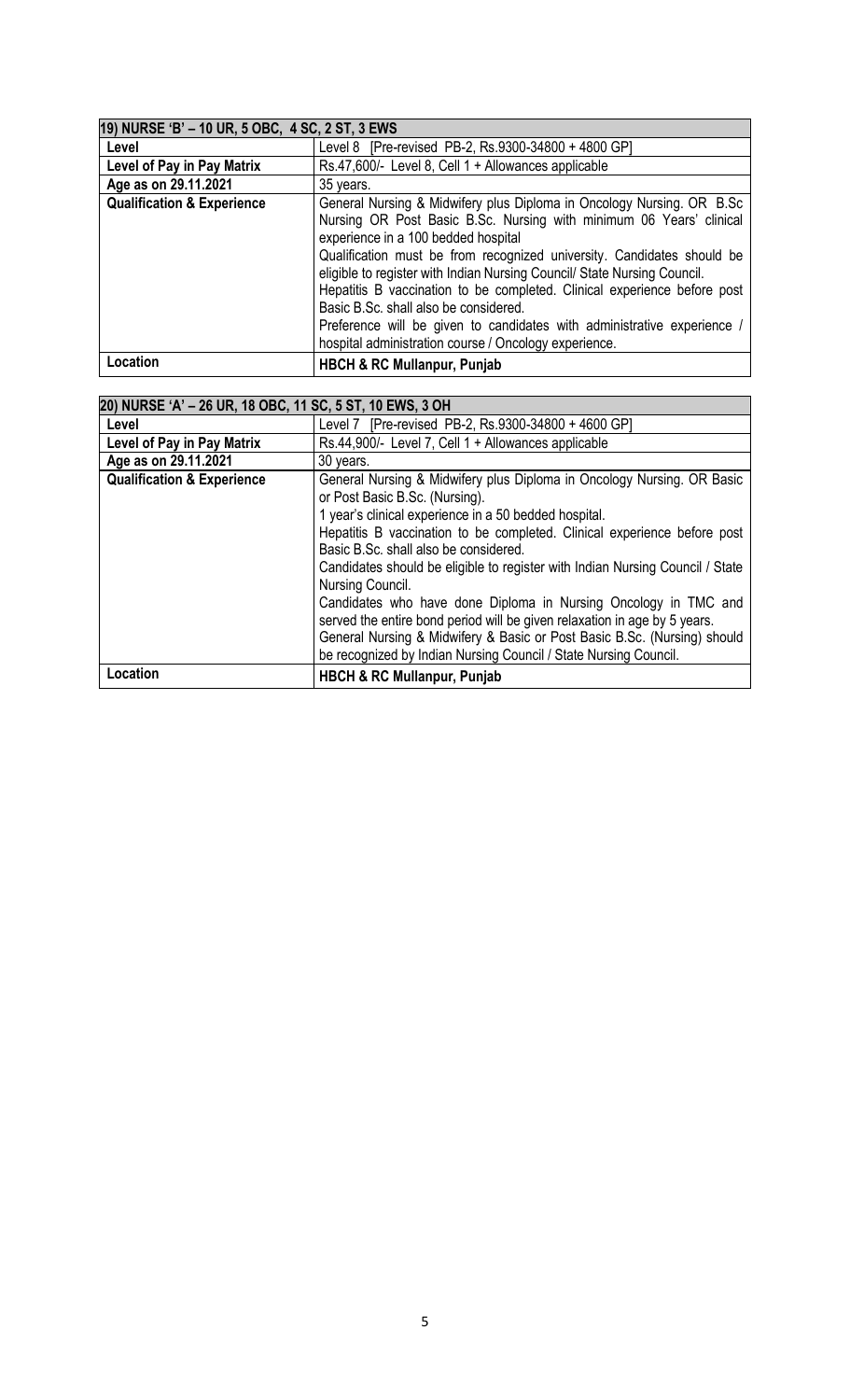### **GENERAL CONDITIONS :**

- **1. (a) Last date for online application is 29.11.2021 upto 05.30 p.m. (Indian Standard Time).**
	- **(b)** Candidates must send in their candidature through **"Online Application" only.**
	- **(c)** Candidates will be initially screened and called for Interview / Written Examination / Skill Test on the basis of information provided by them in the online application form.
	- **(d)** Incomplete and online non submitted applications will be summarily rejected.
	- **(e)** Candidates who would be called for Interview / Written Examination / Skill Test are required to **carry original documents alongwith one set of copy** in support of the details furnished in the online application form regarding date of birth, qualifications, experience, caste, disability certificate etc., failing which such applicants will not be allowed to appear for Interview / Written Examination / Skill Test.
		- **(i) Date of Birth** : Birth Certificate / School leaving certificate / S.S.C passing certificate.
		- **(ii) Educational Qualification** : Mark sheet & Passing Certificate of final examination.
		- **(iii) Experience Certificates :**
			- Past Employment : Experience certificate indicating the date of joining and relieving.
			- Current Employment : Appointment letter , last Pay Slip, Identity Card.
		- **(iv) Caste Certificate** : Valid Caste Certificate (in the format of Government of India), Caste Validity Certificate in case of ST, Non Creamy Layer Certificate in case of OBC candidates is mandatory**. Formats are uploaded on TMC website.**
		- **(v) Economically Weaker section (EWS)** :Valid income certificate (in format of Government of India) is mandatory.
		- **(vi) Persons with Disability :** Physical Disability Certificate
	- **(f) Through Proper Channel :** Persons working under Central / State Government / Autonomous Body / Semi Government Organizations and other Public Sector Undertakings must obtain the permission from their Head of the Organization to apply for the post & to produce the same at the time of Written Examination / Skill test / Interview, failing which they shall not be allowed to appear for Interview / Written Examination / Skill Test.
	- **(g) Referees :** Three Referees listed by the candidate should have been associated with the training or supervision of the candidates work.
	- **(h)** Tata Memorial Centre reserves the right to fix minimum eligibility standard / bench mark and restrict no. of candidates called for Written examination / Interview / Skill test taking into account various factors like no. of vacancies, percentage of marks in Graduate / Post Graduate Degrees etc. Tata Memorial Centre also reserves the right to fix minimum eligibility standard / cut-off marks (Group / Stream / Discipline / Categorywise etc.) while finalizing such candidates to be called for Written test / Interview / Skill test as well as selecting the candidates for final selection after Written test / Interview / Skill test. The decision of the Director, Tata Memorial Centre in this regard shall be final and binding and no correspondence in this regard will be entertained with the candidates.
	- **(i)** Tata Memorial Centre reserves the right to restrict the number of candidates called for the Written Examination / Interview / Skill test to a reasonable limit, on the basis of qualifications and experience of the applicants. Mere fulfilling the prescribed qualifications will not entitle an applicant to be called for Written test / Interview / Skill test.
	- **(j)** In case it is found at any stage of recruitment that the candidate does not fulfill the eligibility criteria and / or, the candidate has furnished any incorrect / false / incomplete information or has suppressed any material fact (s), his / her candidature will be cancelled. If any shortcoming is detected, even after appointment, the services of the candidate are liable to be terminated forthwith. Therefore, before applying for any post, the candidate should ensure that he / she fulfills all the eligibility criteria under the norms mentioned in the advertisement.
	- **(k)** Tata Memorial Centre also reserves the right not to call any candidates to appear for Written examination / Interview / Skill test without assigning any reason there of.
	- **(l)** Canvassing in any form will disqualify the candidature.